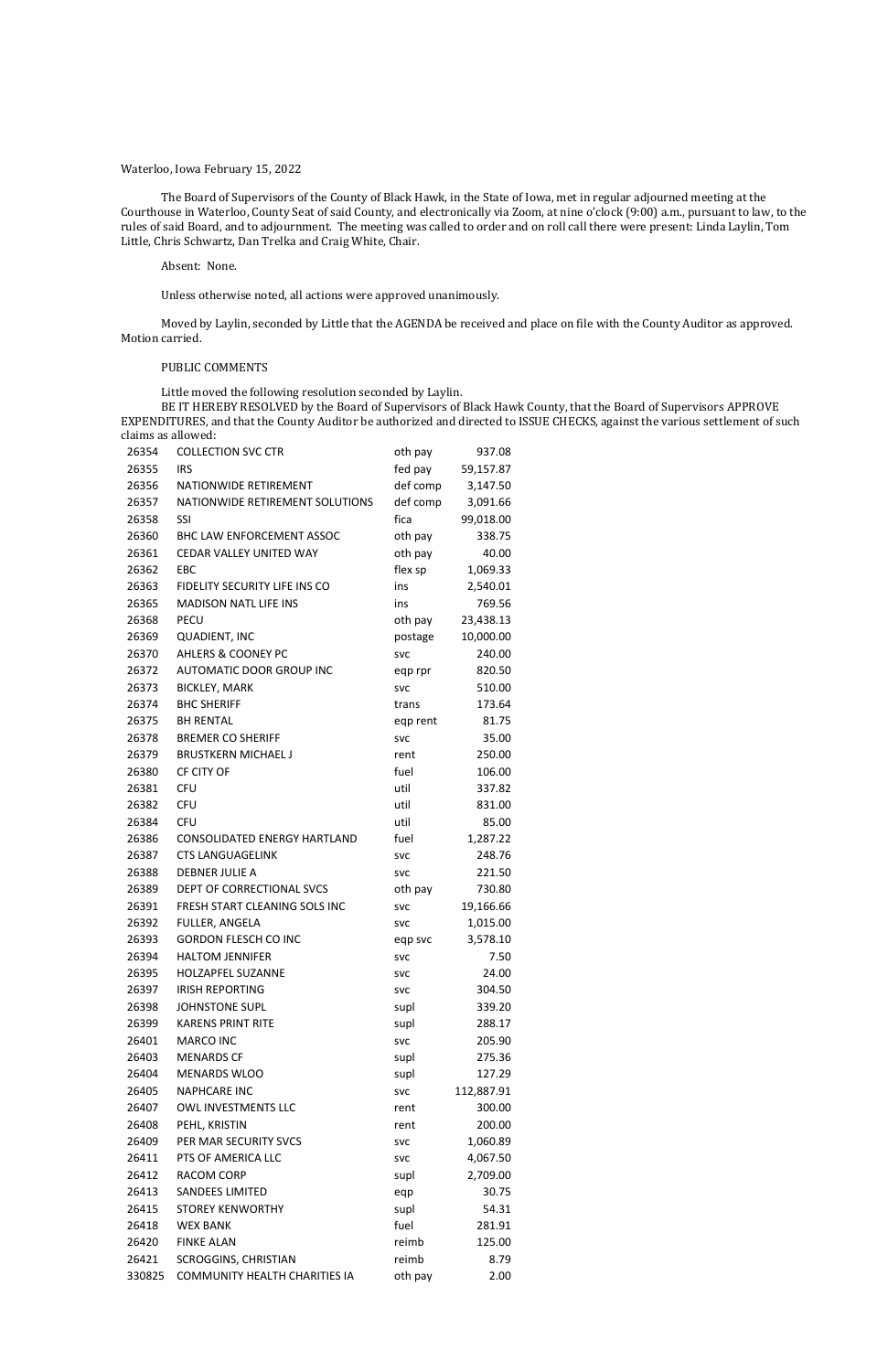| 330826 | LEGALSHIELD                          | oth pay    | 197.90    |
|--------|--------------------------------------|------------|-----------|
| 330827 | 2ND WIND EXERCISE, INC               | eqp        | 260.00    |
| 330828 | <b>ABD PROPERTY MGMT</b>             | rent       | 800.00    |
| 330830 | <b>ADVANCE AUTO PARTS</b>            | supl       | 46.25     |
| 330831 | <b>AED SUPERSTORE</b>                | supl       | 1,995.00  |
| 330833 | AMAZON CAPITAL SVCS INC              | supl       | 1,741.92  |
| 330834 | <b>BALDE, UMARU</b>                  | <b>SVC</b> | 140.00    |
| 330837 | <b>BH WASTE DISPOSAL</b>             | eqp rent   | 62.72     |
| 330838 | <b>BROWNELLS INC</b>                 | supl       | 276.20    |
| 330839 | CAMPBELL SUPL WLOO                   | eqp        | 805.93    |
| 330840 | CAPITAL SANITARY SUPL CO INC         | supl       | 2,427.15  |
| 330841 | CEDAR VALLEY REPORTING LLC           | <b>SVC</b> | 268.45    |
| 330842 | <b>CEDAR VALLEY SAVER</b>            | publ       | 503.00    |
| 330847 | <b>COE COLLEGE</b>                   | <b>SVC</b> | 288.00    |
| 330848 | <b>COMMUNITY ELECTRIC INC</b>        | <b>SVC</b> | 2,239.08  |
| 330849 | <b>COOK'S OUTDOORS</b>               | supl       | 3.50      |
| 330850 | <b>COOLEY PUMPING</b>                | <b>SVC</b> | 135.00    |
| 330851 | <b>COURIER</b>                       | advrt      | 173.00    |
| 330852 | <b>DANIELSEN PAUL</b>                | rent       | 200.00    |
| 330853 | <b>DICKEYS PRINTING</b>              | supl       | 95.00     |
| 330855 | <b>ECOLAB INC</b>                    | supl       | 1,612.26  |
| 330856 | ED STIVERS FORD INC                  | eqp        | 32,306.00 |
| 330857 | FAGER, JUANITA                       | rent       | 200.00    |
| 330858 | <b>FEDEX</b>                         | <b>SVC</b> | 86.75     |
| 330859 | <b>FERGUSON ENTERPRISES INC</b>      | supl       | 293.89    |
| 330861 | <b>GLOCK INC</b>                     | cert       | 250.00    |
| 330862 | <b>HAWKEYE ALARM &amp; SIGNAL CO</b> | <b>SVC</b> | 3,333.70  |
| 330863 | <b>HENRY SCHEIN INC</b>              | supl       | 93.67     |
| 330864 | HUDSON PRINTING CO INC               | advrt      | 520.00    |
| 330865 | IA DIVISION OF LABOR SVCS            | fee        | 75.00     |
| 330866 | IA HEARTLAND HABITAT FOR HUMANITY    | rent       | 200.00    |
| 330867 | <b>IA UNIVERSITY OF</b>              | training   | 102.00    |
| 330868 | IA'S CO CONSERVATION SYSTEM          | <b>SVC</b> | 929.00    |
| 330869 | <b>JOHNSON CO</b>                    | <b>SVC</b> | 78.51     |
| 330870 | <b>KABBA KREATIONS LLC</b>           | advrt      | 2,000.00  |
| 330871 | <b>KOENIG SCOTT</b>                  | rent       | 200.00    |
| 330872 | L & G HARDWARE                       | supl       | 8.25      |
| 330874 | LINN CO                              | <b>SVC</b> | 76.85     |
| 330875 | LOCKE FUNERAL HOME INC               | trans      | 200.00    |
| 330876 | <b>MERCYONE</b>                      | trans      | 416.00    |
| 330877 | <b>MERCYONE</b>                      | <b>SVC</b> | 207.70    |
| 330883 | MID AMERICAN ENERGY                  | util       | 11.95     |
| 330884 | MID AMERICAN ENERGY                  | util       | 117.33    |
| 330885 | MOTEL <sub>6</sub>                   | shlt       | 846.00    |
| 330887 | <b>NAPA AUTO PARTS</b>               | supl       | 16.62     |
| 330888 | NATL REGISTRY OF FOOD SAFETY PROS    | cert       | 104.00    |
| 330889 | NEXT LEVEL PROPERTY MGMT             | rent       | 225.00    |
| 330890 | N IA JUVENILE DETENTION SVCS         | shitr      | 4,500.00  |
| 330891 | OFFICE DEPOT                         | supl       | 14.23     |
| 330892 | <b>OREILLY AUTOMOTIVE STORES</b>     | supl       | 55.51     |
| 330896 | POWESHIEK CO SHERIFF                 | <b>SVC</b> | 62.74     |
| 330897 | PRESTO-X                             | <b>SVC</b> | 242.00    |
| 330899 | RICOH USA INC                        | supl       | 829.15    |
| 330900 | <b>RISING STAR PROPS LLC</b>         | rent       | 200.00    |
| 330903 | <b>SANDERS FUNERAL SVC</b>           | trans      | 508.50    |
| 330904 | SAYER LAW GROUP PC                   | <b>SVC</b> | 136.50    |
| 330905 | SCHUMACHER ELEVATOR CO               | eqp rpr    | 4,105.00  |
| 330906 | SPEE DEE DELIVERY SVC INC            | <b>SVC</b> | 64.47     |
| 330908 | SUMMIT FOOD SVC, LLC                 | food       | 11,007.37 |
| 330909 | <b>SUREADHERE MOBILE TECH</b>        | lics       | 36.00     |
| 330910 | THE SHRED MASTER LLC                 | <b>SVC</b> | 101.66    |
| 330911 | TRIPP & ASSOC                        | rent       | 225.00    |
| 330913 | <b>TSP COURT REPORTING</b>           | <b>SVC</b> | 222.50    |
| 330915 | <b>TYLER TECHNOLOGIES</b>            | <b>SVC</b> | 350.00    |
| 330916 | <b>UNITY POINT</b>                   | <b>SVC</b> | 678.00    |
| 330919 | <b>US CELLULAR</b>                   | util       | 1,526.56  |
| 330920 | <b>US CELLULAR</b>                   | util       | 277.20    |
|        |                                      |            |           |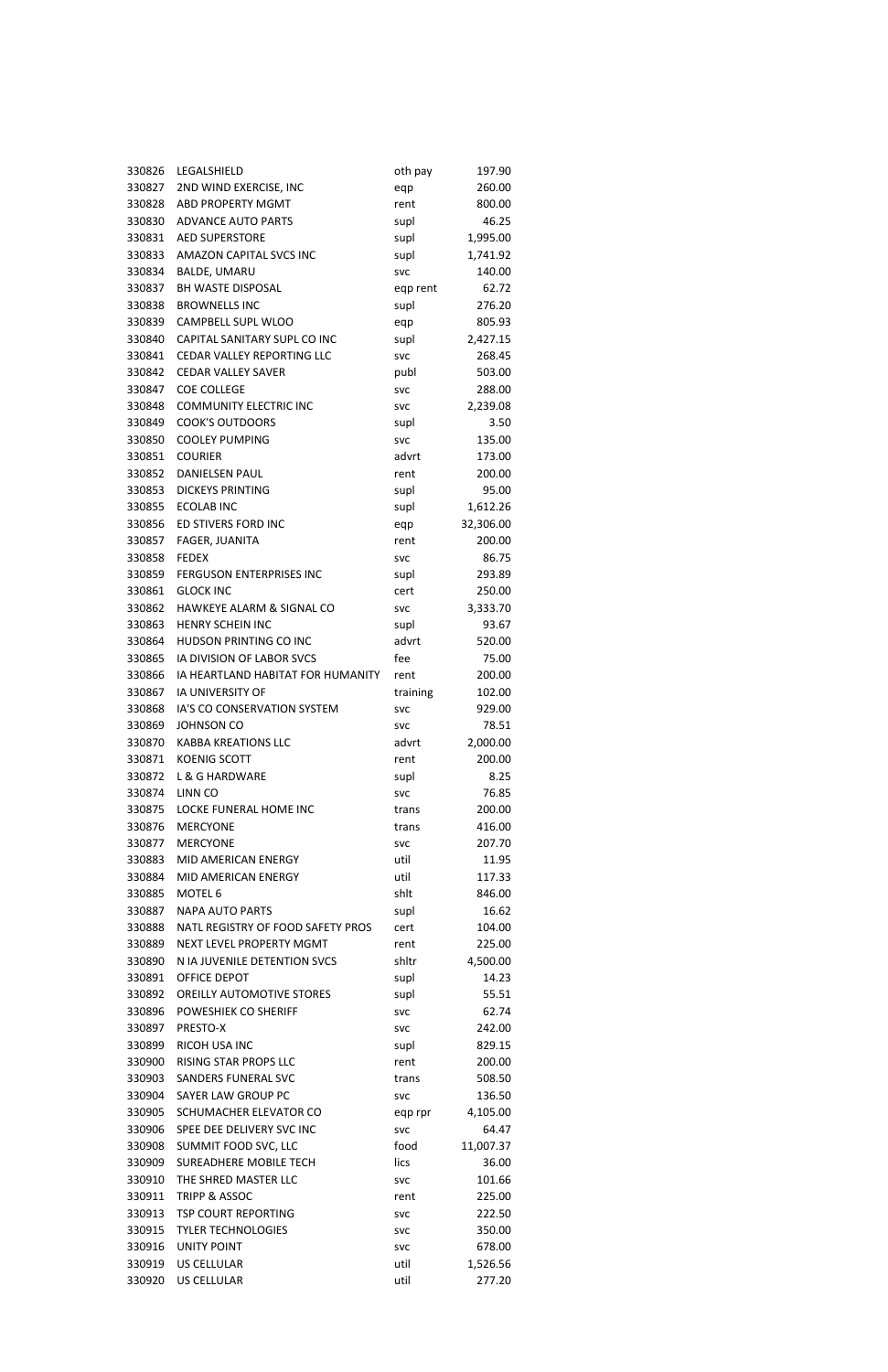| 330921 | US CREMATION SOCIETY             | <b>SVC</b> | 3,000.00  |
|--------|----------------------------------|------------|-----------|
| 330923 | <b>VARSITY CLEANERS</b>          | <b>SVC</b> | 11.80     |
| 330924 | <b>VERIZON WIRELESS</b>          | util       | 40.01     |
| 330925 | <b>WATERFALLS CAR WASH</b>       | <b>SVC</b> | 15.95     |
| 330926 | <b>WLOO CITY OF</b>              | oth pay    | 20,270.74 |
| 330927 | <b>WLOO WATER WORKS</b>          | util       | 5,751.48  |
| 330928 | <b>WLOO WATER WORKS</b>          | util       | 762.87    |
| 330929 | WEIL CONSULTING & CONF MGMT SVCS | conf       | 312.00    |
| 330930 | <b>WERTJES UNIFORMS</b>          | unif       | 221.46    |
| 330931 | <b>WILKEN PROPS LLC</b>          | rent       | 330.00    |
| 330932 | <b>WITHAM AUTO CTR</b>           | eqp rpr    | 479.78    |
| 330933 | <b>WOLTER, JOEL</b>              | rent       | 300.00    |
| 330934 | <b>WOOLVERTON PRINTING CO</b>    | <b>SVC</b> | 4,271.80  |
|        | <b>GENERAL SUPPLEMENTAL FUND</b> |            |           |
| 26355  | <b>IRS</b>                       | fed pay    | 415.64    |
| 26357  | NATIONWIDE RETIREMENT SOLS       | def comp   | 500.00    |
| 26358  | <b>SSI</b>                       | fica       | 932.70    |
| 26363  | FIDELITY SECURITY LIFE INS CO    | ins        | 8.36      |
| 330935 | YOUTH SHELTER CARE OF NC IA INC  | oth pay    | 1,635.48  |
|        | <b>CO SVCS FUND</b>              |            |           |
| 26355  | <b>IRS</b>                       | fed pay    | 237.28    |
| 26356  | NATIONWIDE RETIREMENT            | def comp   | 75.00     |
| 26358  | <b>SSI</b>                       | fica       | 396.00    |
| 26363  | FIDELITY SECURITY LIFE INS CO    | ins        | 8.36      |
| 26365  | <b>MADISON NATL LIFE INS</b>     | ins        | 1.50      |
|        | <b>RURAL BASIC FUND</b>          |            |           |
|        |                                  |            |           |
| 26354  | <b>COLLECTION SVC CTR</b>        | oth pay    | 872.80    |
| 26355  | <b>IRS</b>                       | fed pay    | 4,391.10  |
| 26356  | NATIONWIDE RETIREMENT            | def comp   | 37.50     |
| 26358  | SSI                              | fica       | 6,415.80  |
| 26360  | <b>BHC LAW ENFORCEMENT ASSOC</b> | oth pay    | 76.25     |
| 26363  | FIDELITY SECURITY LIFE INS CO    | ins        | 158.83    |
| 26365  | <b>MADISON NATL LIFE INS</b>     | ins        | 8.70      |
| 26368  | <b>PECU</b>                      | oth pay    | 2,643.87  |
|        | <b>SECONDARY ROADS FUND</b>      |            |           |
| 26355  | <b>IRS</b>                       | fed pay    | 7,748.12  |
| 26356  | NATIONWIDE RETIREMENT            | def comp   | 580.00    |
| 26357  | NATIONWIDE RETIREMENT SOLUTIONS  | def comp   | 175.00    |
| 26358  | SSI                              | fica       | 13,714.38 |
| 26361  | CEDAR VALLEY UNITED WAY          | oth pay    | 28.00     |
| 26363  | FIDELITY SECURITY LIFE INS CO    | ins        | 450.65    |
| 26365  | <b>MADISON NATL LIFE INS</b>     | ins        | 124.55    |
| 26368  | <b>PECU</b>                      | oth pay    | 1,547.50  |
| 26371  | <b>ANTON SALES</b>               | supl       | 174.48    |
| 26376  | <b>BMC AGGREGATES LC</b>         | supl       | 4,638.24  |

| 26380  | CF CITY OF                        | <b>SVC</b> | 21.00    |
|--------|-----------------------------------|------------|----------|
| 26383  | <b>CFU</b>                        | util       | 75.00    |
| 26385  | CLAPSADDLE-GARBER ASSOC INC (CGA) | util       | 8,387.45 |
| 26414  | <b>SLED SHED THE</b>              | supl       | 53.45    |
| 26419  | WOODS, TONY L                     | reimb      | 120.00   |
| 26422  | DAVIS, BRIAN                      | reimb      | 120.00   |
| 330832 | AGVANTAGE FS INC                  | fuel       | 9,096.46 |
| 330835 | BENTONS READY MIXED CONCRETE INC  | supl       | 1,332.50 |
| 330836 | <b>BHC LANDFILL</b>               | <b>SVC</b> | 15.00    |
| 330837 | <b>BH WASTE DISPOSAL</b>          | <b>SVC</b> | 183.96   |
| 330844 | <b>CENTURYLINK</b>                | util       | 50.56    |
| 330845 | <b>CENTURYLINK</b>                | util       | 54.69    |
| 330846 | <b>CERTIFIED LABORATORIES</b>     | fuel       | 1,534.25 |
| 330854 | <b>DUNKERTON COOP ELEVATOR</b>    | fuel       | 1,914.06 |
| 330873 | LIBERTY TIRE RECYCLING LLC        | <b>SVC</b> | 368.22   |
| 330878 | MID AMERICAN ENERGY               | util       | 91.79    |
| 330879 | <b>MID AMERICAN ENERGY</b>        | util       | 18.30    |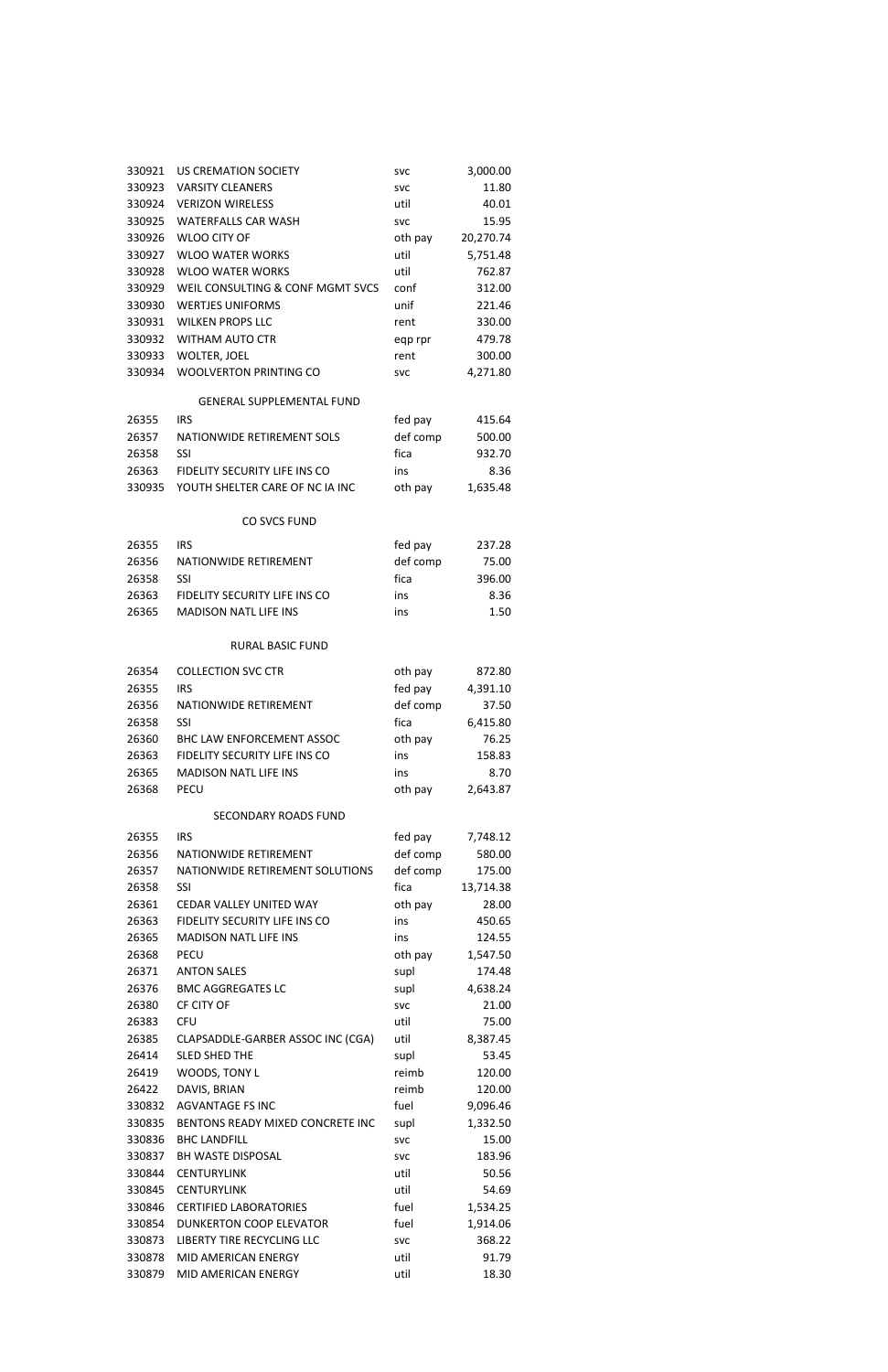| 330880 | <b>MID AMERICAN ENERGY</b>     | util       | 66.13     |
|--------|--------------------------------|------------|-----------|
| 330881 | MID AMERICAN ENERGY            | util       | 17.76     |
| 330882 | MID AMERICAN ENERGY            | util       | 368.98    |
| 330886 | MURPHY TRACTOR & EQUIPMENT CO  | eqp        | 356.05    |
| 330887 | <b>NAPA AUTO PARTS</b>         | supl       | 28.19     |
| 330895 | PHELPS UNIFORM SPECIALIST      | <b>SVC</b> | 55.75     |
| 330901 | SAM ANNIS & CO                 | fuel       | 566.06    |
| 330907 | STETSON BUILDING PRODUCTS, LLC | supl       | 420.99    |
| 330912 | <b>TRUCK CTR COMPANIES</b>     | eqp rpr    | 1,280.40  |
| 330917 | <b>UNITY POINT</b>             | <b>SVC</b> | 159.00    |
| 330926 | <b>WLOO CITY OF</b>            | oth fee    | 1,480.11  |
| 330936 | DAVIS, BRIAN                   | reimb      | 120.00    |
|        | <b>RECORDER'S RECORD MGT</b>   |            |           |
| 330922 | US RECORDS MIDWEST             | <b>SVC</b> | 3,078.01  |
|        | <b>JAIL COMMISSARY FUND</b>    |            |           |
| 26355  | <b>IRS</b>                     | fed pay    | 172.82    |
| 26358  | SSI                            | fica       | 492.12    |
| 26363  | FIDELITY SECURITY LIFE INS CO  | ins        | 19.23     |
| 26377  | <b>BOB BARKER CO INC</b>       | supl       | 263.52    |
| 26400  | <b>KEEFE SUPL CO</b>           | food       | 2,958.74  |
| 26402  | MCKEE FOODS                    | food       | 85.15     |
| 26404  | <b>MENARDS WLOO</b>            | eqp        | 163.50    |
| 26410  | PPG ARCHITECTURAL FINISHES INC | supl       | 147.05    |
| 330860 | <b>G &amp; R CONSTRUCTION</b>  | <b>SVC</b> | 2,750.00  |
| 330894 | PENNY PUBLICATIONS, LLC        | supl       | 131.64    |
| 330902 | <b>SAMS WHOLESALE CLUB</b>     | food       | 1,250.02  |
| 330914 | <b>TURNKEY CORRECTIONS</b>     | <b>SVC</b> | 258.54    |
|        | <b>CONSERVATION TRUST FUND</b> |            |           |
|        | 26403 MENARDS CF               | supl       | 341.96    |
| 26414  | <b>SLED SHED THE</b>           | supl       | 19.43     |
|        | 330898 PRINT INNOVATIONS       | supl       | 162.00    |
|        | <b>ARP FUND</b>                |            |           |
| 26396  | <b>INVISION ARCHITECTURE</b>   | <b>SVC</b> | 53,000.00 |
| 26417  | <b>URBAN SVCS LLC</b>          | <b>SVC</b> | 19,918.92 |
| 330893 | ORIGIN DESIGN CO               | <b>SVC</b> | 22,045.00 |
|        | E911-CAPITAL FUND              |            |           |
| 330843 | CENTRALSQUARE TECHNOLOGIES LLC | trning     | 6,766.50  |
|        | <b>RURAL SEWER FUND</b>        |            |           |
| 26417  | <b>URBAN SVCS LLC</b>          | svc        | 2,720.00  |
|        |                                |            |           |

# INSURANCE TRUST FUND

| 26359 | NAVITUS HEALTH SOLUTIONS      | ins | 7,852.10   |
|-------|-------------------------------|-----|------------|
| 26363 | FIDELITY SECURITY LIFE INS CO | ins | 19.23      |
| 26364 | <b>MADISON NATL LIFE INS</b>  | ins | 1.017.32   |
| 26366 | PREFERRED ONE INSURANCE CO    | ins | 117.715.37 |
| 26367 | PREFERRED ONE INSURANCE CO    | ins | 78,018.19  |

# SELF-INSUR/OFFICE EQ REP

| <b>GORDON FLESCH CO INC</b><br>26393<br>svc | 194.00 |
|---------------------------------------------|--------|
|---------------------------------------------|--------|

## SOLID WASTE ADMIN

| 26355 | IRS.                  | fed pay | 548.12 |
|-------|-----------------------|---------|--------|
| 26358 | -SSL                  | fica    | 665.28 |
| 26365 | MADISON NATL LIFE INS | ins     | 27.85  |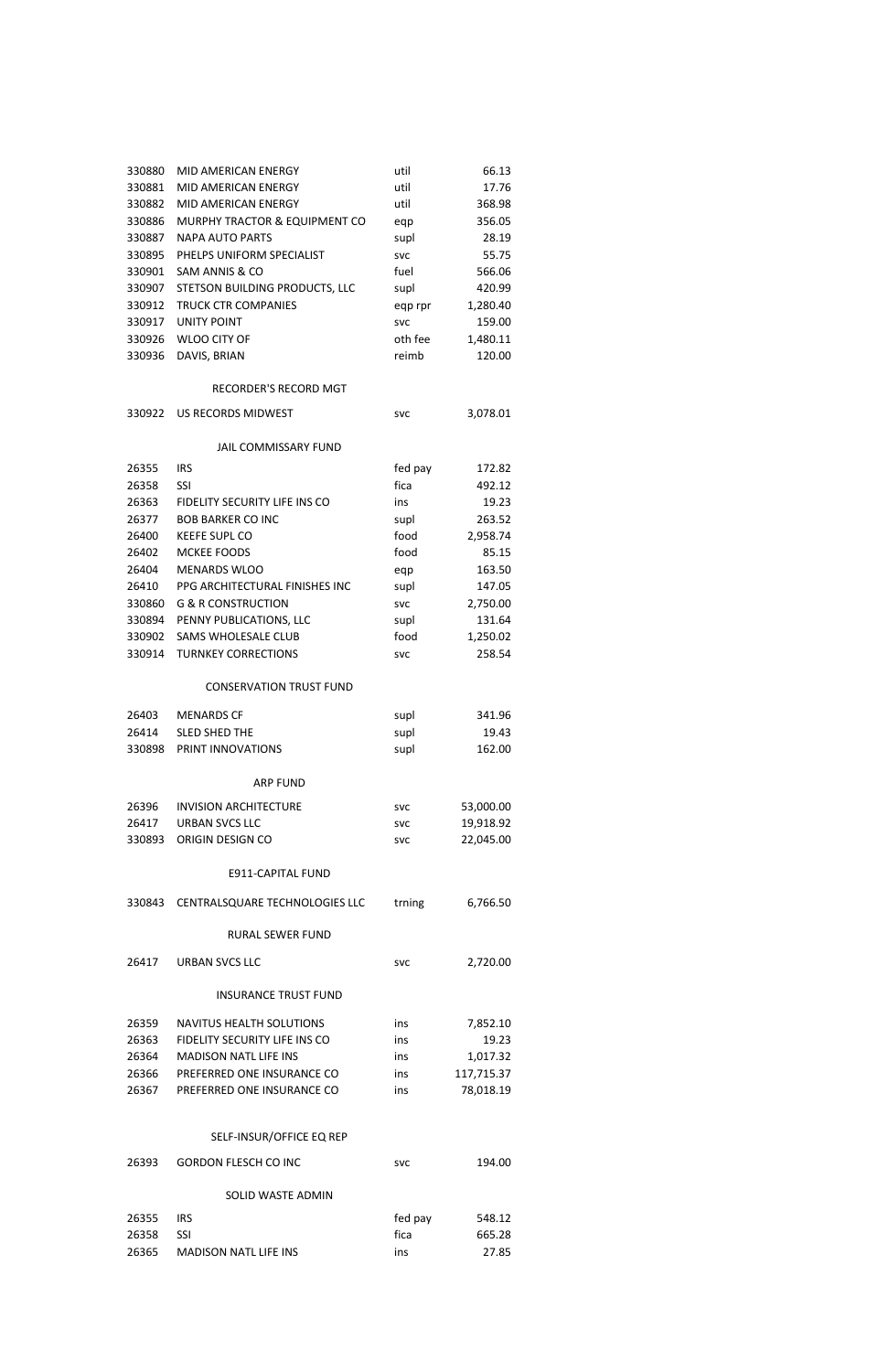#### EMERGENCY MGMT FUND

| 26355  | IRS.                          | fed pay    | 271.74 |
|--------|-------------------------------|------------|--------|
| 26358  | SSI                           | fica       | 394.42 |
| 26363  | FIDELITY SECURITY LIFE INS CO | ins        | 8.36   |
| 26365  | <b>MADISON NATL LIFE INS</b>  | ins        | 15.00  |
| 26390  | <b>ESRI INC</b>               | <b>SVC</b> | 400.00 |
| 330829 | ACCESS SYSTEMS LEASING        | <b>SVC</b> | 71.40  |
| 330918 | <b>US BANK</b>                | egp        | 85.59  |
| 330926 | WLOO CITY OF                  | oth pay    | 108.41 |

#### CONS COMM FUND

AYES: Laylin, Little, Schwartz, Trelka, White. NAYS: None. Resolution adopted.

| 26354  | <b>COLLECTION SVC CTR</b>        | oth pay    | 607.37   |
|--------|----------------------------------|------------|----------|
| 26355  | <b>IRS</b>                       | fed pay    | 4,655.13 |
| 26356  | NATIONWIDE RETIREMENT            | def comp   | 200.00   |
| 26357  | NATIONWIDE RETIREMENT SOLUTIONS  | def comp   | 50.00    |
| 26358  | <b>SSI</b>                       | fica       | 9,091.68 |
| 26360  | <b>BHC LAW ENFORCEMENT ASSOC</b> | oth pay    | 65.00    |
| 26363  | FIDELITY SECURITY LIFE INS CO    | ins        | 214.87   |
| 26365  | <b>MADISON NATL LIFE INS</b>     | ins        | 91.50    |
| 26368  | <b>PECU</b>                      | oth pay    | 852.00   |
|        | CO ASSESSOR FUND                 |            |          |
| 26355  | <b>IRS</b>                       | fed pay    | 2,227.43 |
| 26356  | NATIONWIDE RETIREMENT            | def comp   | 1,445.00 |
| 26357  | NATIONWIDE RETIREMENT SOLUTIONS  | def comp   | 325.00   |
| 26358  | <b>SSI</b>                       | fica       | 4,186.30 |
| 26363  | FIDELITY SECURITY LIFE INS CO    | ins        | 57.69    |
| 26365  | <b>MADISON NATL LIFE INS</b>     | ins        | 89.49    |
| 26368  | <b>PECU</b>                      | oth pay    | 2,925.00 |
| 26415  | <b>STOREY KENWORTHY</b>          | supl       | 36.69    |
| 26416  | THE MASTER'S TOUCH, LLC          | postage    | 7,500.00 |
| 330826 | LEGALSHIELD                      | <b>SVC</b> | 30.70    |

RECEIVE PROJECT UPDATES FROM DEPARTMENT HEADS/ELECTED OFFICIALS – County Engineer Cathy Nicholas asked to wait until late March to present her department's proposed American Rescue Plan projects. Conservation Director Mike Hendrickson said the Maple Syrup Festival will take place March 11-13. Tickets are on sale at the Conservation website, headquarters and Hartman Reserve Nature Center.

Moved by Laylin, seconded by Trelka that the MINUTES of the Board Meeting held February 8, 2022 be and are hereby approved as submitted. Motion carried.

#### **CONSENT AGENDA**

Laylin moved the following RESOLUTION seconded by Schwartz.

- A. TO APPROVE, RECEIVE, PLACE ON FILE WITH THE COUNTY AUDITOR
	- 1. The Board of Supervisors APPROVE INTERGOVERNMENTAL JOURNAL ENTRIES, and that the County Auditor be authorized and directed to TRANSFER monies within the various funds as submitted.

| Transfer from Fund            | Amount    | Transfer to Fund                   | Amount    |
|-------------------------------|-----------|------------------------------------|-----------|
| <b>GENERAL - CONSERVATION</b> |           | 498.29   E911 SERVICE COMMISSION   | 498.29    |
| SECONDARY ROADS               |           | 3.432.66   E911 SERVICE COMMISSION | 3,432.66  |
| <b>EMERGENCY MANAGEMENT</b>   |           | 221.46   E911 SERVICE COMMISSION   | 221.46    |
| <b>GENERAL - SHERIFF</b>      |           | 8.194.09   E911 SERVICE COMMISSION | 8,194.09  |
|                               | 12,346.50 |                                    | 12,346.50 |

### B. TO APPROVE AND DIRECT THE CHAIR TO SIGN

1. The RENEWAL APPLICATION for a Class "B" LIQUOR LICENSE (BB). Including outdoor service and Sunday sales, submitted by Cedar Falls Motorsports Park, 7227 Waverly Road, Cedar Falls, IA.

AYES: Laylin, Little, Schwartz, Trelka, White.

NAYS: None. Resolution adopted.

## **CONSENT AGENDA ENDS**

Trelka moved the following resolution seconded by Little.

BE IT HEREBY RESOLVED that the REQUEST FOR PUCHASE OF CAPITAL EQUIPMENT submitted by Al Yu, Information Technology Director: \$15,058.56 to purchase 6 HP Elitebook laptops (with pens) and 6 docking stations from CDW to be used for the Black Hawk County Health Department.

AYES: Laylin, Little, Schwartz, Trelka, White.

NAYS: None. Resolution adopted.